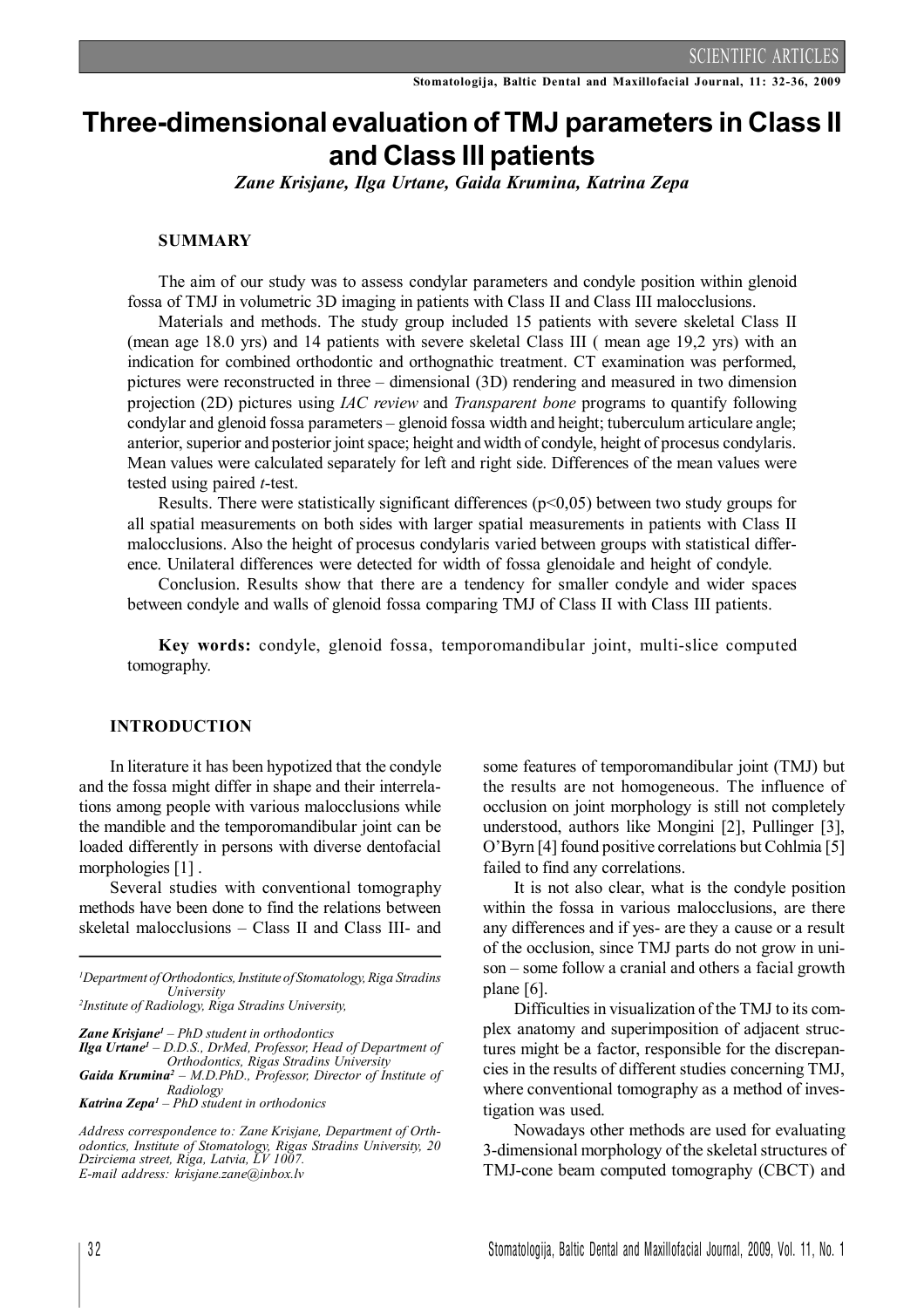

**Fig. 1.** Anterior, superior and posterior joint space **Fig. 2.** Glenoid fossa width and height

multi slice computed tomography (MSCT). Both of them provide an optimal imaging of the osseous components of the TMJ [7] and gives a full size truly volumetric 3D description in real anatomical  $(1:1)$  size [8:9].

## **Aim**

The aim of our study was to assess condylar parameters and condyle position within glenoid fossa of TMJ in volumetric 3D imaging in patients with Class II and Class III malocclusions before orthodontic and orthognatic treatment.

# **MATERIALS AND METHODS**

Our study included 15 patients with skeletal Class II (mean age 18.0 years) and 14 patients with skeletal Class III (mean age 19.2 years) . The inclusion criteria for Class II patients were: overjet more than 6 mm, increased ANB angle; for Class III patients – overjet less than 0 mm, ANB angle  $\leq 0$  degrees. All patients had the indication for combined orthodontic treatment and orthognathic surgery. They had no evident facial



asymmetry, no functional mandibular deviations nor rheumatoid or traumatic symptoms. Symptoms of temporomandibular disorders were not considered in selecting these subjects and they had not undergone previous orthodontic treatment. Conventional clinical and radiological examination of occlusion and of TMJ was used

Before starting preorthognathic orthodontic treatment, 3D CT investigation was performed using GE Medical Systems Light Speed Pro 16CT99\_Oc0 system. The position of the patient was lying on the back, head positioned in the middle of orbitomeatal plane, closed mouth position – direct touch of molar teeth in habitual occlusion. Axial scanning was done from soft tissue point *Glabella* down to upper margin of C6. CT scan protocol – helical full 1.0 s, slice thickness 0.625 mm, pitch 0.625 mm, reconstruction – bone and soft tissue using *IAC Review* and *Transparent bone* programs.

Following measurements were done: anterior, superior and posterior joint space – the shortest distance between most prominent point of condyle in each di-

| Table 1. Mean values of condylar and glenoid fossa measurements between Class II and Class III left and right side |  |  |  |  |  |
|--------------------------------------------------------------------------------------------------------------------|--|--|--|--|--|
|--------------------------------------------------------------------------------------------------------------------|--|--|--|--|--|

|                             | <b>Class II</b>   |           |           | Class III |            |           |           |           |
|-----------------------------|-------------------|-----------|-----------|-----------|------------|-----------|-----------|-----------|
| <b>Measurements</b>         | <b>Rigth side</b> |           | Left side |           | Right side |           | Left side |           |
|                             | Mean              | <b>SD</b> | Mean      | <b>SD</b> | Mean       | <b>SD</b> | Mean      | <b>SD</b> |
| Height of fossa glenoidale  | 7.9               | 1.25      | 7.6       | 1.09      | 8.07       | 1.09      | 7.7       | 1.39      |
| Width of fossa glenoidale   | 21.9              | 2.67      | 20.6      | 2.21      | 23         | 2.22      | $22.4*$   | 1.65      |
| Tuberculum articulare angle | 26.8              | 6.91      | 26.5      | 7.09      | 26.5       | 9.05      | 27.7      | 8.66      |
| Anterior joint space        | $2.1*$            | 0.43      | $2.2*$    | 0.72      | 1.6        | 0.42      | 1.6       | 0.34      |
| Superior joint space        | $2.8*$            | 1.54      | $2.4*$    | 0.93      | 1.7        | 0.7       | 1.6       | 0.55      |
| Posterior joint space       | $3.8*$            | 2.1       | $3.5*$    | 1.67      | 2.1        |           | 1.9       | 0.87      |
| Width of tub. Articulare    | 18.2              | 3         | 17        | 2.77      | 18.9       | 3.54      | 18.7      | 2.73      |
| Height of condyle           | $4*$              | 0.87      | 3.7       | 0.52      | 3.2        | 0.85      | 3.2       | 0.98      |
| Width of condyle            | 8.1               | 1.21      | 8.5       | 1.37      | 7.8        | 1.69      | 7.7       | 1.12      |
| Height of proc. Condylaris  | 19.4              | 3.82      | 18        | 4.6       | $23.7*$    | 3.13      | $23.2*$   | 2.59      |

\* – statistically significant in comparison between groups.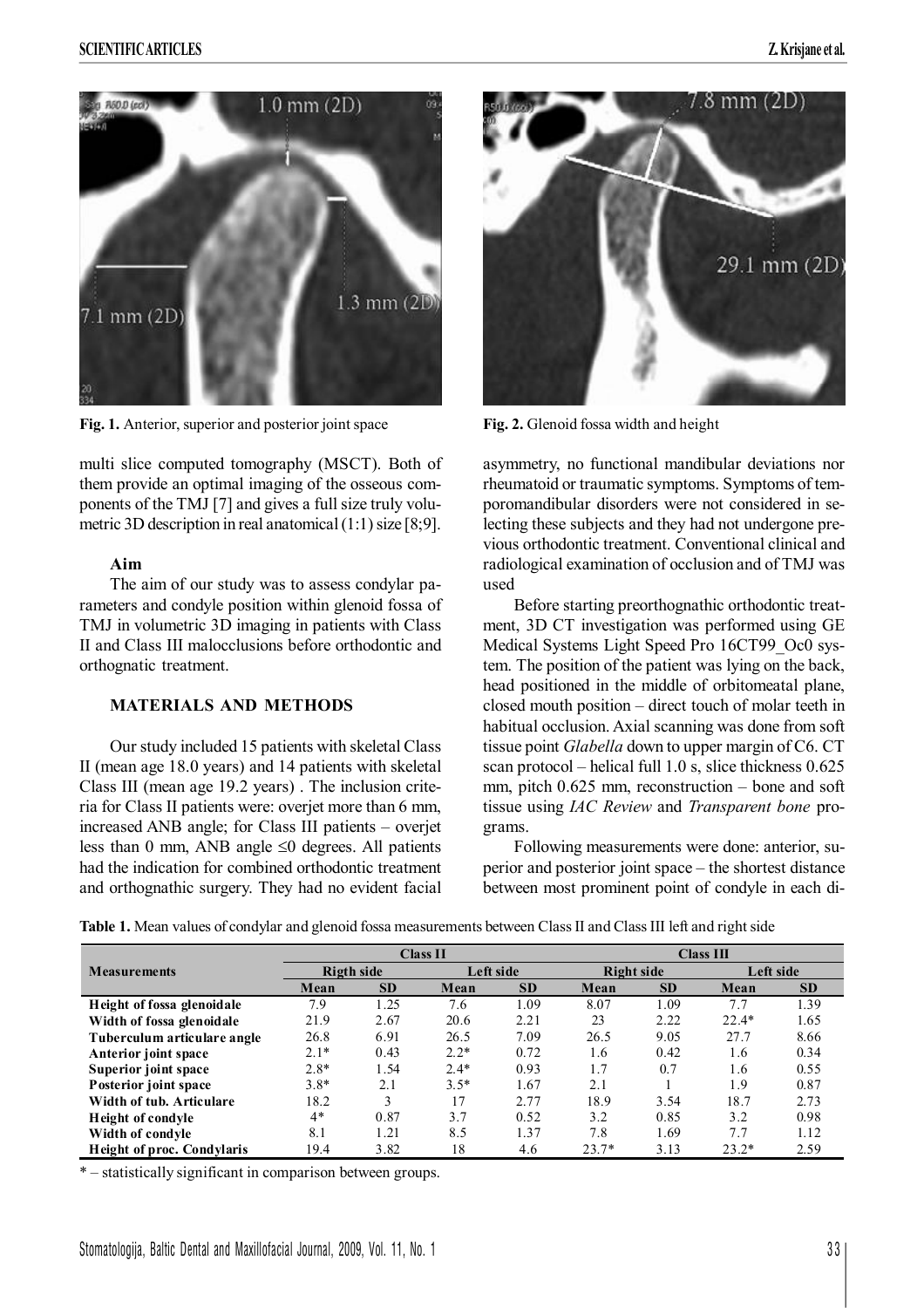

Fig. 3. Width and height of condyle **Fig. 4.** Height of processus condylaris

rection and accordingly anterior, superior or posterior point in walls of glenoid fossa (Fig. 1); glenoid fossa width – the distance from the most superior point of the fossa to the plane formed by the most inferior point of the articular tubercle to the most inferior point of auditory meatus (Fig. 2), glenoid fossa height  $-$  the distance between the top of tuberculum articulare and procesus postglenoidalis (Fig.2); *Tuberculum articulare* angle – angle between the plane of the posterior wall of the articular tubercle and the plane obtained from the most inferior point of the articular tubercle to the most inferior point of the auditory meatus; height of condyle – linear distance between top of the condyle and crossectional line (Fig. 3); width of condyle – linear distance between most anterior and posterior point of condyle ( see Fig. 3); height of processus condylaris – linear distance between the highest point of condyle and line that goes through mandibular incisura (Fig. 4).

According to Pullinger et al. [10], position of mandibular condyle was described as anterior, concentric or posterior, what was calculated by means of following equation:

Linear ratio =  $(P-A)/(P+A) \times 100$ 

P – The closest posterior measurement

A – The closest anterior measurement

LR<-12 – posterior position

-12< LR<12 – concentric position

LR>12 – anterior position

Study was approved by Riga Stradins University Ethical committee.

#### **Statistical analysis**

All the measurements were done by one operator two times with a time interval two weeks.



Intraobserver measurement error was 0.8. The mean values of those measurements were used for the statistical analysis.

Mean values of condyle and glenoid fossa measurements were calculated separately for left and right side. Differences of mean values were tested using ttest.

# **RESULTS**

The average values of condylar and glenoid fossa measurements are given in Table 1.

As showed results in Table 2, no statistically significant differences were observed between both groups in condyle width, but height of the condyle on right side was bigger in Class II group ( $p=0.0231$ ). Also the measurements for glenoid fossa and articular tubercle did not show any differences, except the width of glenoid fossa on left side – it seems to be wider in Class III cases(p=0.0219). Statistically significant differences of length of processus condylaris (p=0.0027; p=0.0004) on both sides were detected between groups, showing this anatomical structure to be longer in Class III cases.

**Table 2.** Comparison between Class II and Class III for right and left side  $(p \leq 0.05)$ 

|                                   | Differences in mean values     |                 |  |
|-----------------------------------|--------------------------------|-----------------|--|
|                                   | between Class II and Class III |                 |  |
|                                   | Right side (p)                 | Left side $(p)$ |  |
| Height of fossa glenoidale        | NS                             | NS              |  |
| Width of fossa glenoidale         | NS                             | 0.0219          |  |
| Tuberculum articulare angle       | NS                             | NS              |  |
| Width of tub. Articulare          | NS                             | NS              |  |
| <b>Height of condyle</b>          | 0.0231                         | NS              |  |
| Width of condyle                  | NS                             | NS              |  |
| <b>Height of proc. Condylaris</b> | 0.0027<br>0.0004               |                 |  |

NS – the difference is not statistically significant.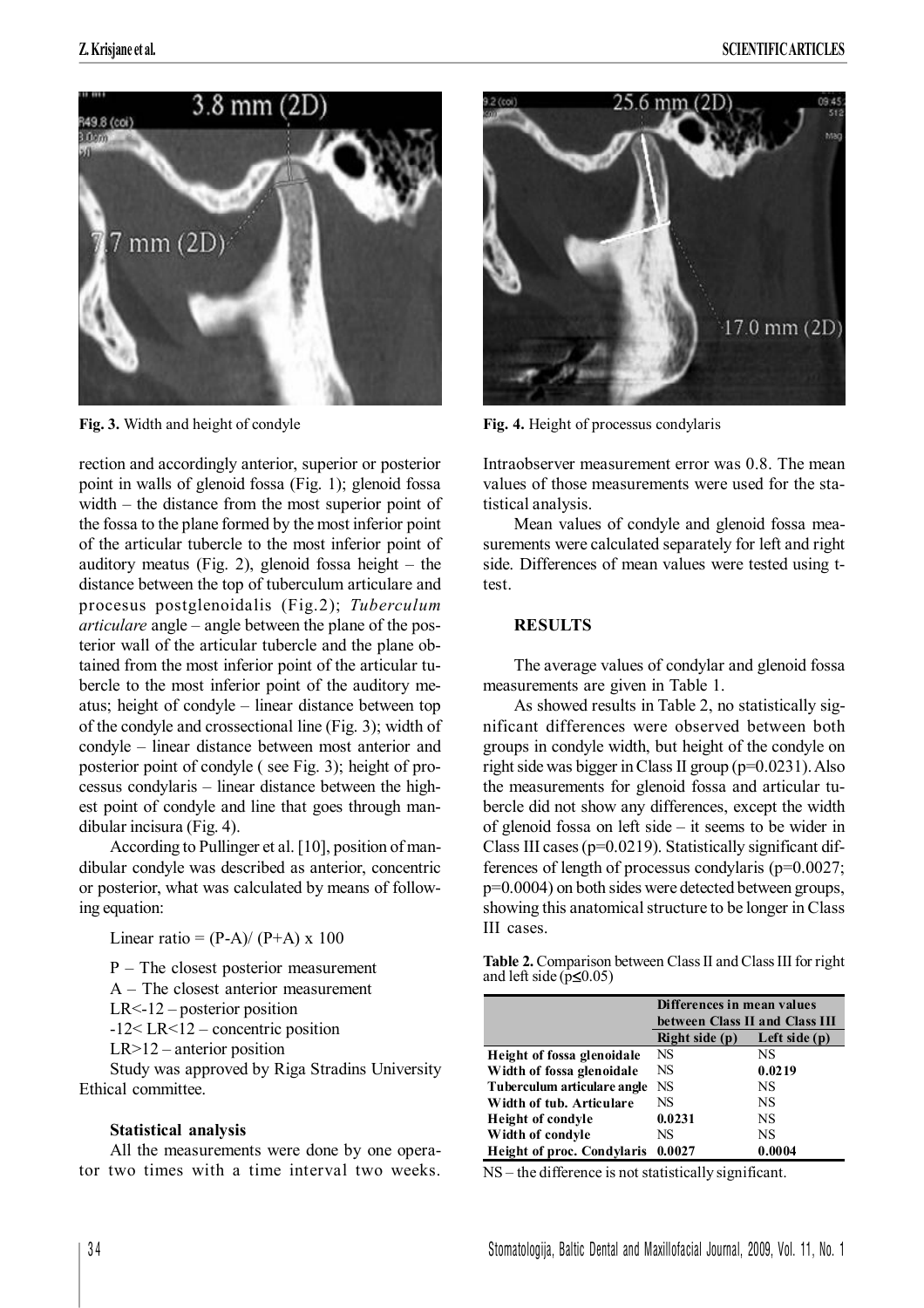All the spatial measurements showed statistically significant differences, when comparing Class II with Class III (Table 3.).

Our results were calculated for each TMJ side separately (Class  $II - 30$  joints and Class  $III - 28$  joints together) and they showed that condyles are more anteriorly positioned in both groups, followed by concentric position. Posterior position was observed only in few joints in both groups (Table 4.).

# **DISCUSSION**

In orthodontics it is widely accepted that function affects form and it can be also referred to the occlusion and temporomandibular joint morphology. Our results do not show great differences in skeletal morphology of joint between two study groups.

According to Arnett [11], large condyles provide stable support for occlusal changes; they are associated with many Class III malocclusions and also some Class II. Condyles are considered to be more resistant to displacement because of the tight fit of the fossa and condyle. Inversely small condyles provide unreliable support for occlusal changes, are frequently associated with Class II malocclusion and are easily displaced because condyle, fossa and capsule fit are loose. In morphometric tomographic study where they compared condyle and fossa shape between various skeletal patterns, no condyle size differences were observed between Class II/1 and Class II/2 cases, in Class III group condyle was more elongated [1]. Our findings indicate that the height of condyle was asymmetrically higher in Class II cases, respectively, on the right side, with statistical significance  $(p=0.0231)$ . There was no statistically significant difference observed condyle width in both groups. Statistically significant difference of length of procesus condylaris was observed between groups – in Class III cases

**Table 3.** Comparison of glenoid fossa and condyle distance measurements between Class II and Class III ( $p\leq 0.05$ )

| <b>Measurement</b>          | Right side (p) | Left side $(p)$ |
|-----------------------------|----------------|-----------------|
| Anterior joint space        | 0.0033         | 0.0048          |
| <b>Superior joint space</b> | 0.0204         | 0.0118          |
| Posterior joint space       | 0.0155         | 0.0038          |

**Table 4.** Condylar position in Class II and Class III cases

| <b>Position</b>     | Class II                |      | <b>Class III</b> |               |  |
|---------------------|-------------------------|------|------------------|---------------|--|
|                     | $\frac{0}{0}$<br>No. of |      | No. of           | $\frac{0}{0}$ |  |
|                     | joints                  |      | joints           |               |  |
| Anterior            | 14                      | 46.7 | 13               | 46.4          |  |
| Concentric          | 11                      | 36.7 | 11               | 39.3          |  |
| <b>Posterior</b>    |                         | 16.6 |                  | 14.3          |  |
| <b>Total No. of</b> | 30                      |      | 28               |               |  |
| examined joints     |                         |      |                  |               |  |

the procesus condylaris of mandible is longer, what probably indicates to excessive vertical development of mandibular ramus what has happened during growth.

Also the measurements for glenoid fossa do not show remarkable differences between both groups, except width of fossa glenoidale on the left side- it seems to be wider in Class III cases.

In literature where the height of fossa glenoidale has been compared between various occlusions – respectively Class II and Class I, no statistically significant differences were observed [12]. Katsavrias et al. found that Class III group has a wider but more flattened glenoid fossa when comparing with Class II [1], what partly goes in line with our findings.

All the spatial measurements were larger in Class II group with statistically significant difference, what supports Arnett [11] and can be a reason for increased joint laxity in mandibular deficiency cases [13].

The position of the mandibular condyle was described as anterior, concentric or posterior. Results show, that condyles are more anteriourly positioned in both groups. Pullinger et al found that Class II malocclusion was associated with more nonconcentric condylar positions than Class I, with the position in Class II/1 being more frequently anterior [3]. Gianelly *et. al* [14] found that the condyles of click-free persons with Class II molar relationships, deep bites and no overjets were positioned concentricaly in the fossae. In literature condyle position has been analyzed more in connection with different TMJ and articular disc problems rather than with different malocclusions. Nonconcentric condyle-fossa relationships are associated with abnormal TMJ function and conversely asymptomatic subjects have been characterized by more concentric positions [3]. Pullinger, 1987 investigated 74 asymptomatic joints, which represent "normal" population and the results were 43% concentric, 27% posterior and 30% anterior. Evidently there is no clear statement in the literature how condyle position is affected by different skeletal malocclusions. Also our findings show only a tendency for condyles being more anteriorourly positioned in both groups while the number of examined joints is too small to find stronger proofs.

## **CONCLUSIONS**

Due to some limitations this study must be considered preliminary and may be subjected to further progressing. Nevertheless, the advantages of 3D CT imaging analysis relative to conventional CT for deter